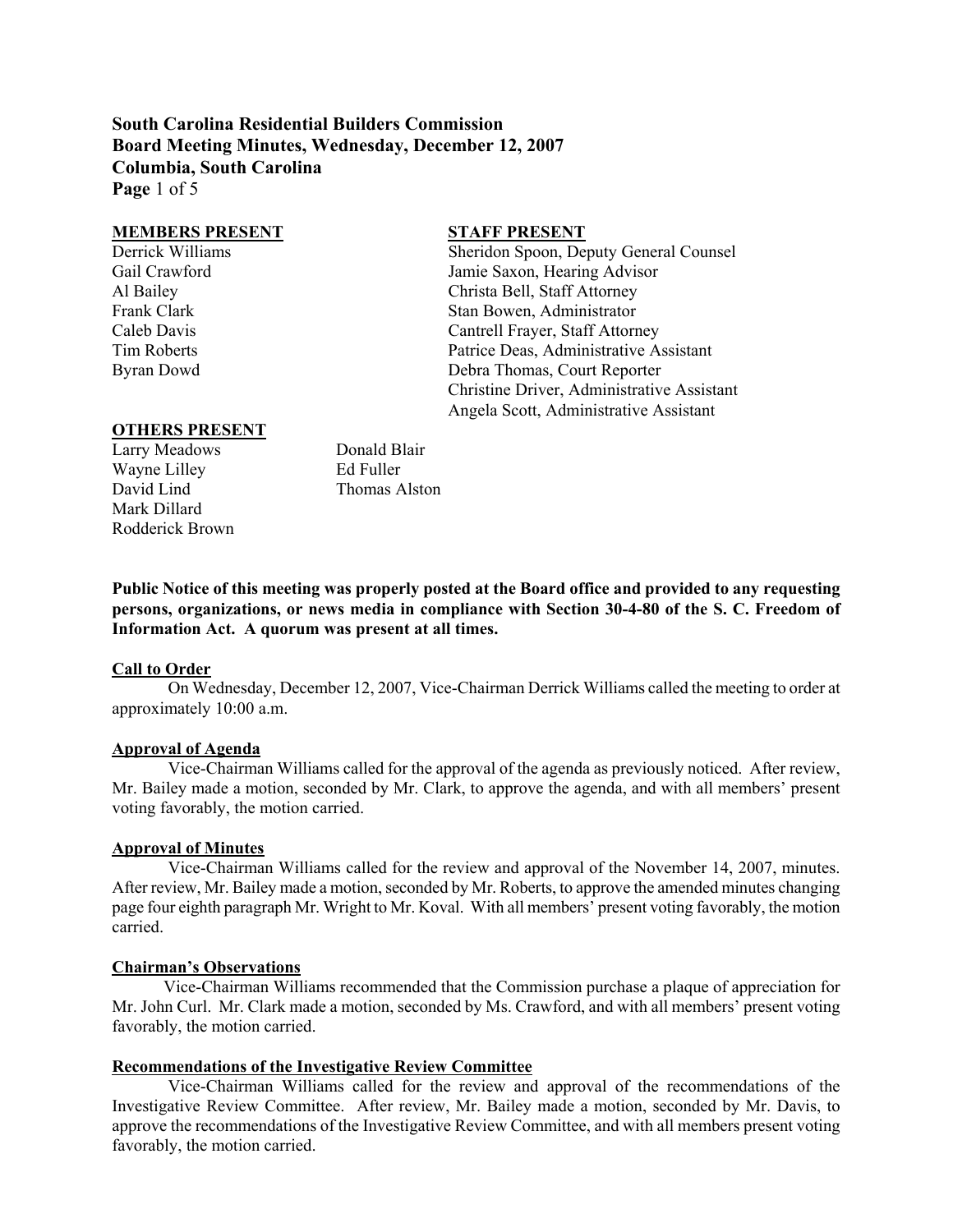# **South Carolina Residential Builders Commission Board Meeting Minutes, Wednesday, December 12, 2007 Columbia, South Carolina Page** 2 of 5

#### **Administrative Hearing Officer's Recommendations for Citations**

### Mr. Harvey H. Speigel

The Commission reviewed the Hearing Officer recommendation for citation against Mr. Harvey H. Speigel. After review, Mr. Roberts made a motion, seconded by Ms. Crawford, to approve the recommendation of the Administrative Hearing Officer. With all members present voting favorably, the motion carried.

# Mr. Salvatore Fanelli

The Commission reviewed the Hearing Officer recommendation for citation against Mr. Salvatore Fanelli. After review, Mr. Roberts made a motion, seconded by Ms. Crawford, to approve the recommendation of the Administrative Hearing Officer. With all members present voting favorably, the motion carried.

# **Administrative Hearing Officer's Recommendations for Bond Hearings**

**Motion:** Mr. Davis moved to approve the recommendations of the Administrative Hearing Officer, for the bond hearing on behalf of Mr. Jimmie Green. Mr. Bailey seconded the motion, and with all members present voting favorably, the motion carried.

Mr. David Weeks – Mr. Stan Bowen presented a letter from Old Republic Surety stating the estimates were excessive.

**Motion**: Mr. Davis moved to approve the recommendations of the Administrative Hearing Officer, for bond the hearing on behalf of Mr. David Weeks. Mr. Roberts seconded the motion, and with all members present voting favorably, the motion carried.

#### **Application Review**

Mr. Wayne Lilley – The commission reviewed Mr. Lilley's Residential Builder's Application. Mr. Lilley was sworn in by Mrs. Deborah Thomas. Mr. Lilley waived his right to counsel. Mr. Bowen informed the Commission that Mr. Lilley was present to ask the Commission to accept his credentials and experience that he submitted on his residential builder's application.

Mr. Lilley testified that he previously operated a business in Massachusetts for approximately eighteen years and built his home in Tennessee. He is in the process of building a home in Bluffton, South Carolina.

**Motion:** Mr. Davis moved to approve Mr. Lilley's residential builder's application to take the exam and he must provide a letter of reference from his previous employer. Ms. Crawford seconded the motion, and with all members present voting favorably, the motion carried.

David Lind – The commission reviewed Mr. David Lind Residential HVAC Application. Mr. Lind was sworn in by Mrs. Deborah Thomas. Mr. Lind waived his right to counsel. Mr. Bowen informed the Commission that Mr. Lind was present to ask the Commission to accept his credentials and experience that he submitted on his application. Staff received a letter of reference from Mr. Lind's former instructor and employer.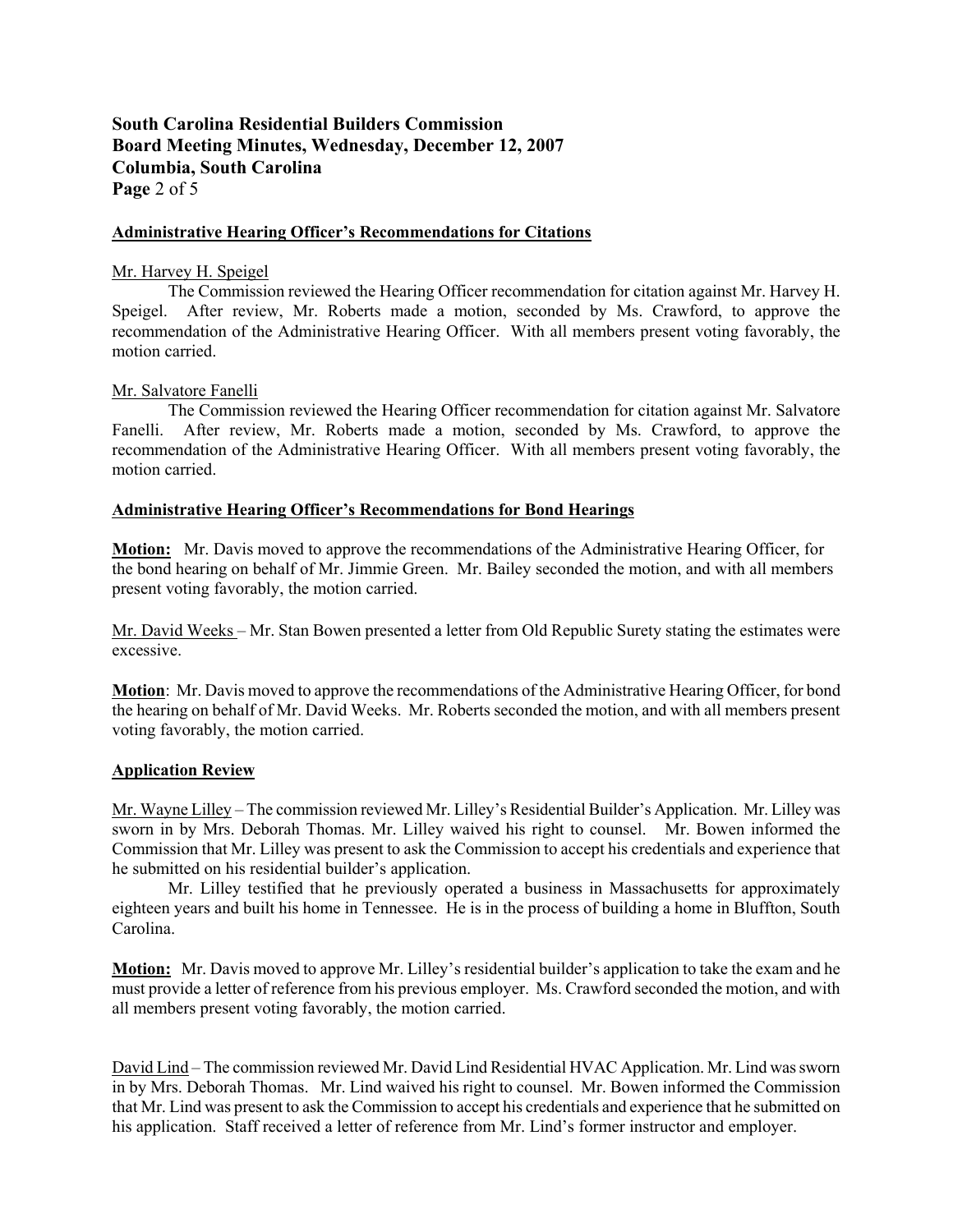# **South Carolina Residential Builders Commission Board Meeting Minutes, Wednesday, December 12, 2007 Columbia, South Carolina Page** 3 of 5

Mr. Lind testified that he received a degree in heating and air from Spartanburg Technical College. He would like to go into the business of installing heating and air units in Spartanburg, South Carolina. **Motion**: Mr. Davis made a motion to grant Mr. Lind HVAC license. Ms. Crawford seconded the motion, and the motion carried with two nay votes.

Mr. Roderick Brown - The commission reviewed Mr. Brown's Residential Specialty Contactor's Application. Mr. Brown was sworn in by Ms. Deborah Thomas. Mr. Brown waived his right to counsel. Mr. Bowen informed the Commission that Mr. Brown answered "yes" that he has been convicted of, pled guilty or nolo contendere to a criminal offense.

Mr. Brown testified that he was charged with grand larceny back in 1989. He has changed his life and he now has custody of his children. He asked the Commission to give him a chance to prove himself by making an honest living.

**Motion:** Mr. Clark moved to grant Mr. Brown's a specialty contractor license. Mr. Roberts seconded the motion, and with all members present voting favorably, the motion carried.

Mr. William Prince – Not Present

#### **No Action Was Taken**

Mr. Craig Barnhart – Not Present

**No Action Was Taken** 

#### **Reinstatement**

Mr. Donald Blair. – The commission reviewed Mr. Blair's Residential Builder's Application. Mr. Blair was sworn in by Ms. Deborah Thomas. Mr. Blair waived his right to counsel. Mr. Bowen informed the Commission that Mr. Blair is requesting that his residential builder's license be reinstated.

Mr. Blair testified he is an architect and builder and his license expired on June 30, 2007. Before Mr. Charles McAlister retired he was assisting him with getting his license re-instated.

Mrs. Christine Driver informed the Commission that she spoken with Mr. McAlister and she concurred with Mr. Blair's testimony.

**Motion:** Mr. Roberts moved to reinstate Mr. Blair's residential builder's license. Mr. Williams seconded the motion, and with all members voting favorably, the motion carried.

Mr. Teddy Fuller - The commission reviewed Mr. Fuller's Residential Builders Application. Mr. Fuller was sworn in by Ms. Deborah Thomas. Mr. Fuller waived his right to counsel. Mr. Bowen informed the Commission that Mr. Fuller is requesting that his residential builder's license be reinstated because a "Do Not Renew Order" was placed against his residential builder's license on October 12, 2005. Mr. Fuller's bonding company paid a claim on his behalf to Mrs. Geraldine C. Littlejohn.

 Mr. Fuller testified that he is currently making restitution to the bonding company. He asked the Commission to reinstate his license because he needs to work. Since his license was revoked he's been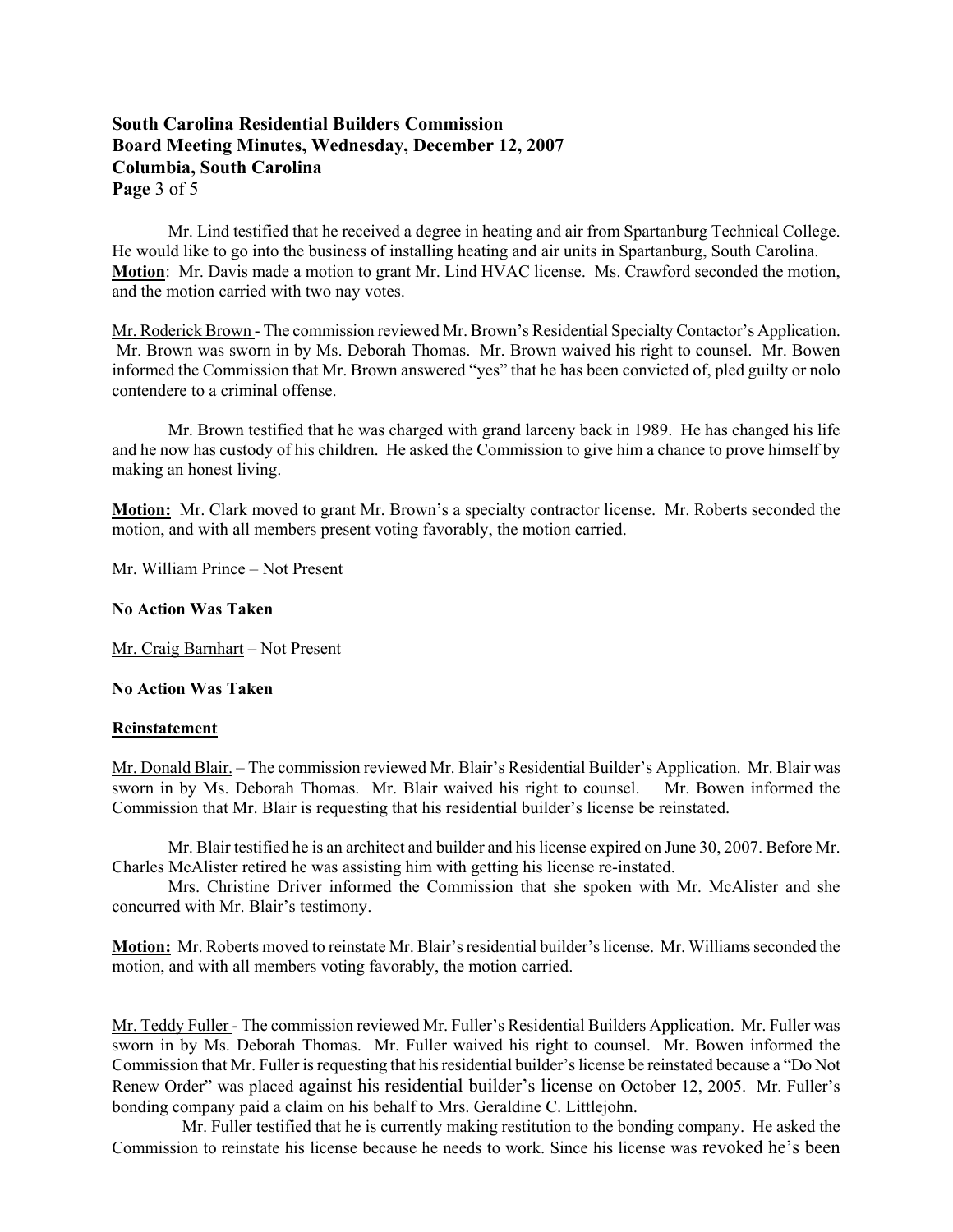# **South Carolina Residential Builders Commission Board Meeting Minutes, Wednesday, December 12, 2007 Columbia, South Carolina Page** 4 of 5

making a living driving trucks.

**Motion:** Mr. Davis moved to reinstate Mr. Fuller's Residential Builder's License. Mr. Dowd seconded the motion, and with all members voting favorably, the motion carried.

# **Waiver of Owner Builder Exemption**

Mr. Larry Meadows - The Commission reviewed the Mr. Meadows' waiver of owner builder exemption. Mr. Meadows was sworn in by Ms. Deborah Thomas. Mr. Meadows waived his right to counsel. Mr. Bowen informed the Commission that Mr. Meadows inherited from his father an owner built home and he is present to ask the Commission to waive the two year waiting period to sell the home.

Mr. Meadows testified that in 2005, he financed the building of a log home for his father by taking out a new home loan. His father passed away in July of 2006. He inherited the home and since found out that his father underestimated the building cost and to complete the building of the home he had to take out an additional loan form his 401K and maxed out three credit cards. Due to financial distress he is asking for an exemption from the South Carolina Code of Laws 40-59-260.

**Motion:** Mr. Davis moved to grant the owner builder exemption to Mr. Meadows. Mr. Dowd seconded the motion, and with all members voting favorably, the motion carried.

#### **Reconsideration**

Mr. Thomas Alston - The commission reviewed Mr. Alston's request for reconsideration. Mr. Alston was sworn in by Ms. Deborah Thomas. Mr. Alston waived his right to counsel. Mr. Bowen informed the Commission on May 9, 2007, the Commission agreed to renew Mr. Alston's residential specialty contractor's registration on a probationary status for one year; provided he submits a surety bond in the amount of Ten Thousand Dollars. Mr. Alston was present requesting the Commission reconsider their decision.

Mr. Alston testified that he has made several attempts to secure a bond, but due to his credit and past history he can not secure a bond.

**Motion:** Mr. Dowd made a motion to uphold the Commission previous decision. Ms. Crawford seconded the motion, carried with two nay votes.

#### **Public Comments**

Stan Bowen- Mr. Bowen introduced Mr. Mark Dillard from the Manufactured Housing Institute of South Carolina.

Mark Dillard – Mr. Dillard informed the Board that the institute deals primarily with builders who builds and sells modular homes.

Chairman Williams – Chairman Williams informed the Commission that they will be electing officers at the January 2008 meeting. Also, he requested a copy of the sign in sheet at the beginning of the meetings. He stated that he didn't receive notice of the meeting and one of the items he couldn't open.

Frank Clark – Mr. Clark informed the Commission that a member of the association contacted him regarding a letter written by an attorney for LLR stating that the builder had complaints filed against him.